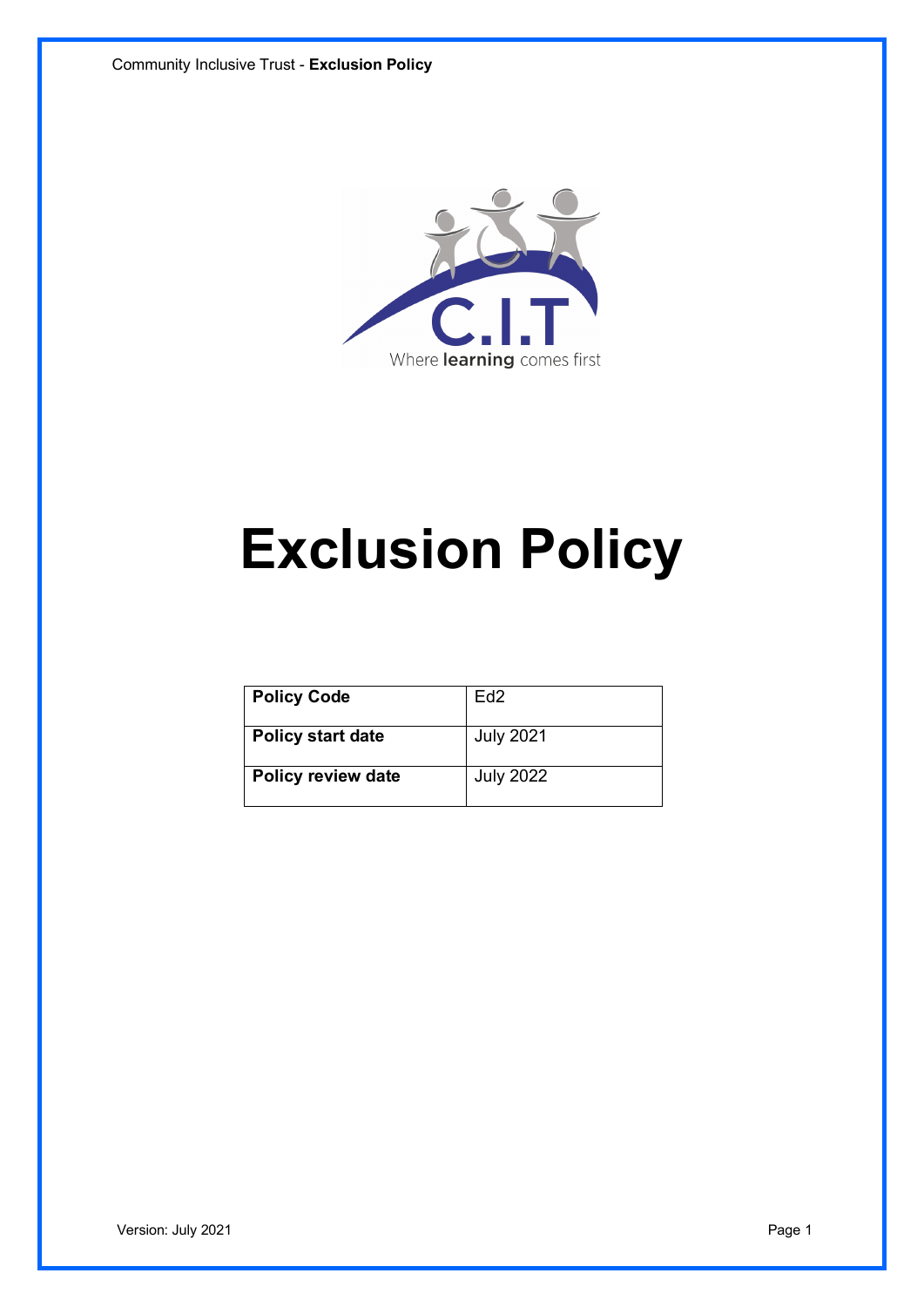# **Contents**

#### Statement of intent

- 1. Legal framework
- 2. Roles and responsibilities
- 3. Grounds for exclusion
- 4. The headteacher's power to exclude
- 5. Factors to consider when excluding a pupil
- 6. Duty to inform parents
- 7. Duty to inform the governing board and LA
- 8. Arranging education for excluded pupils
- 9. Considering exclusions
- 10. Reaching a decision
- 11. Notification of considered exclusions
- 12. Removing permanently excluded pupils from the school register
- 13. Independent review panel
- 14. Appointing a SEND expert
- 15. The role of a SEND expert
- 16. Appointing a clerk
- 17. The role of the clerk
- 18. The duties of the independent review panel members in the conduct of an independent review panel
- 19. Reconsidering reinstatement following a review
- 20. Criminal investigations
- 21. Training requirements
- 22. Monitoring and review

#### Appendix

a) Reviewing the Headteacher's Exclusion Decision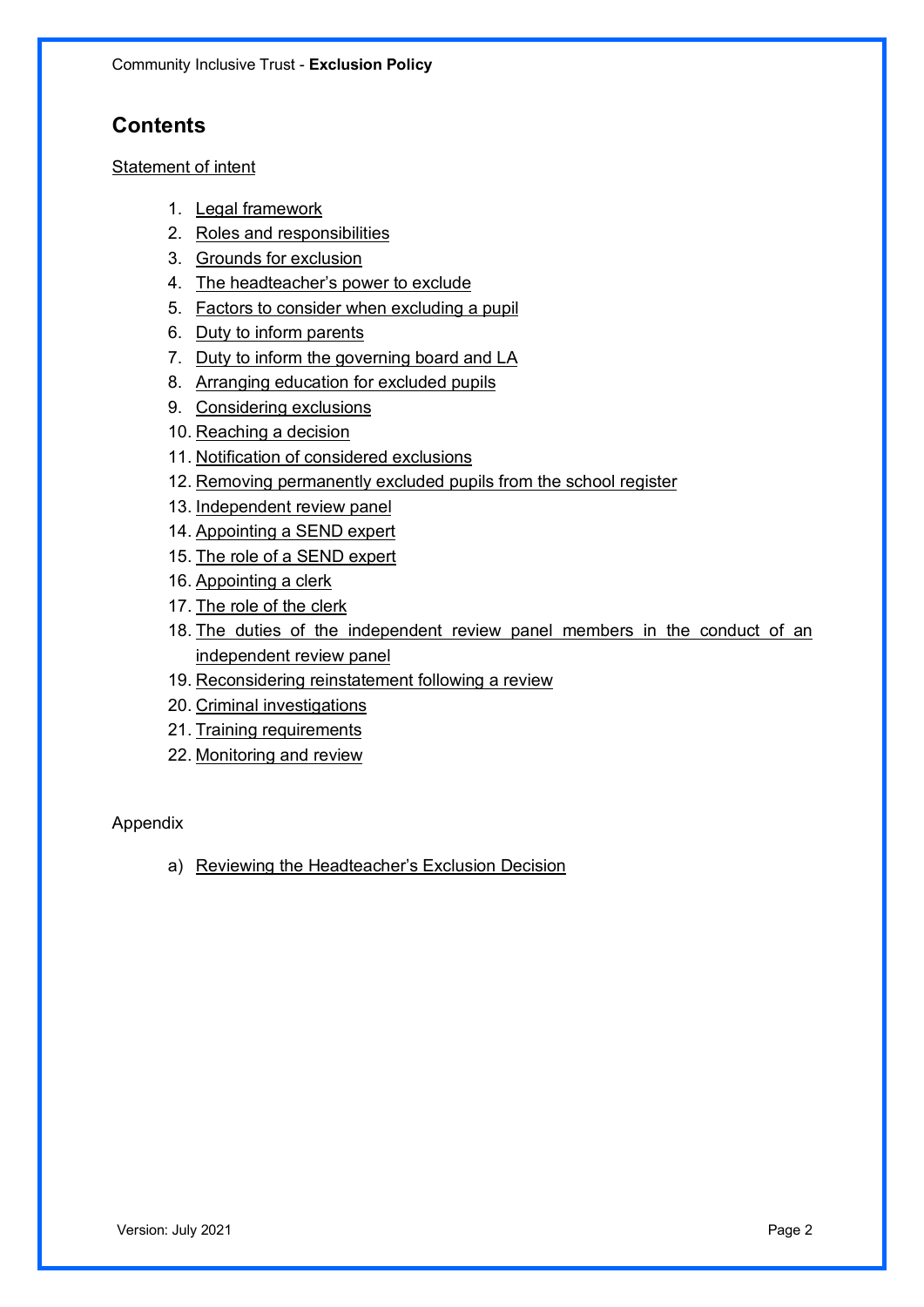## **Statement of intent**

At Community Inclusive Trust (CIT), we understand that good behaviour and discipline is essential for promoting a high quality education.

Amongst other disciplinary sanctions, the school recognises that exclusion of pupils may be necessary where there has been a serious breach, or consistent breaches, of the school's Behaviour Policy. Excluding a pupil may also be required in instances where allowing the pupil to remain in school would be damaging to the education and welfare of themselves or others. In all cases, excluding pupils should only be used as a means of last resort.

The school has created this policy to clearly define the legal responsibilities of the headteacher, Local School Board (LSB), and Trust Board when responding to pupil exclusions, to ensure that they are dealt with both fairly and lawfully, and in line with DfE statutory guidance.

This policy also aims to secure a pupil's right to an education despite having been excluded, by ensuring that appropriate arrangements are in place.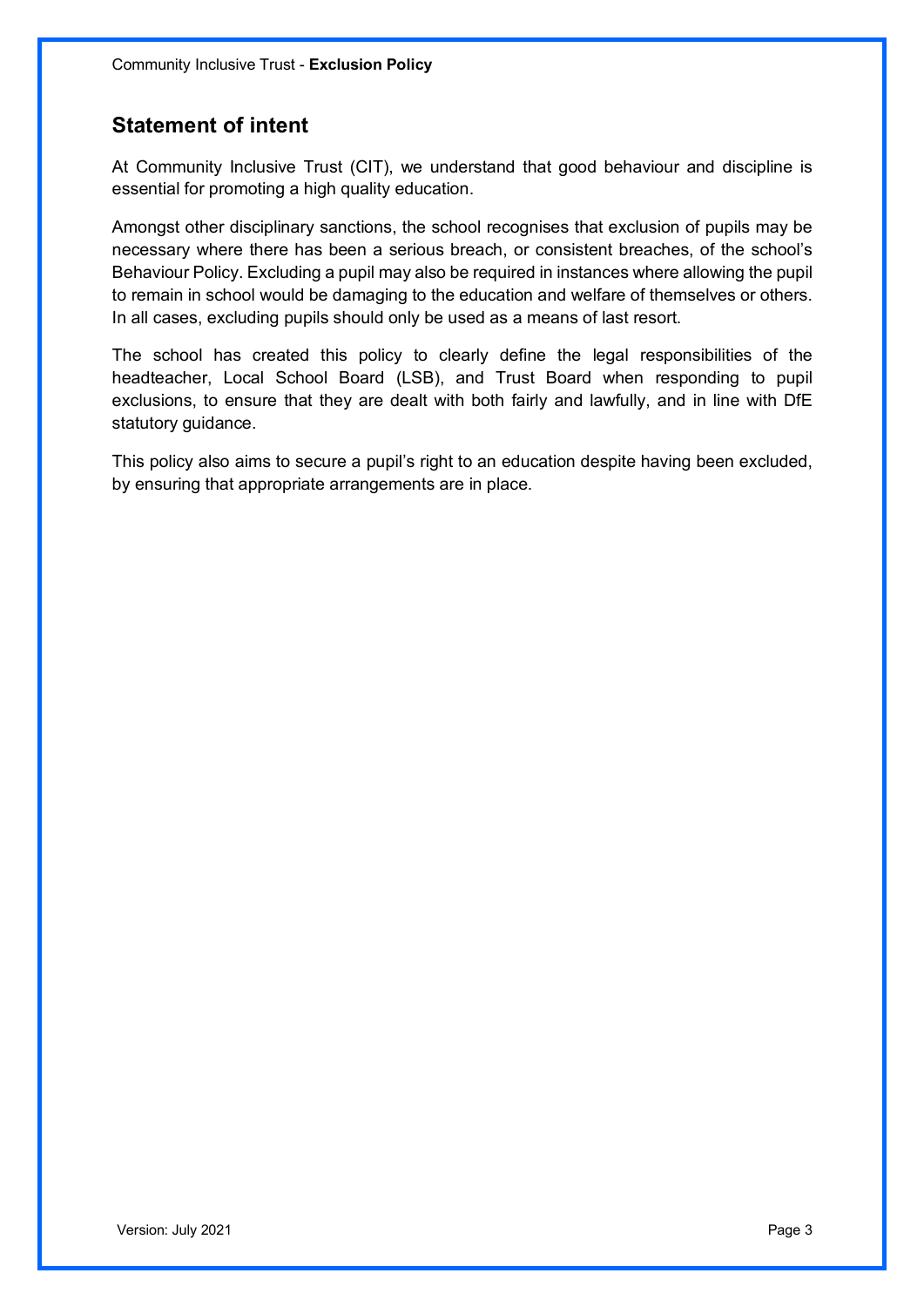## **1. Legal framework**

- 1.1. This policy has due regard to the related statutory legislation including, but not limited to, the following:
	- The Education Act 2002
	- The School Discipline (Pupil Exclusions and Reviews) (England) Regulations 2012
	- The Education and Inspections Act 2006
	- The Education Act 1996
	- The Education (Provision of Full-Time Education for Excluded Pupils) (England) Regulations 2007
	- The European Convention on Human Rights (ECHR)
	- The Equality Act 2010
- 1.2. This policy also has due regard to statutory and non-statutory guidance, including, but not limited to, the following:
	- DfE (2017) 'Exclusion from maintained schools, academies and pupil referral units in England'
	- DfE (2016) 'Behaviour and discipline in schools'
	- DfE (2015) 'Special educational needs and disability code of practice: 0 to 25 years'
	- DfE (2018) 'Mental health and behaviour in schools'
- 1.3. This policy will be implemented in conjunction with the following school policies and procedures:
	- Behaviour Policy
	- Anti-Bullying Policy
	- Pupil Code of Conduct
	- Special Educational Needs and Disability (SEND) Policy
	- Social, Emotional and Mental Health (SEMH) Policy
	- Child Protection and Safeguarding Polic

#### **2. Roles and responsibilities**

- 2.1. The Local School Board is responsible for:
	- Providing information to the Secretary of State and LA about any exclusions within the last 12 months
	- Arranging suitable full-time education for any pupil of compulsory school age excluded on a fixed-term basis.
	- Considering parents' representations about exclusions within 15 school days of receiving notice if the appropriate requirements are met.
	- Where an exclusion would result in a pupil missing a public examination or test, considering the exclusion before this date.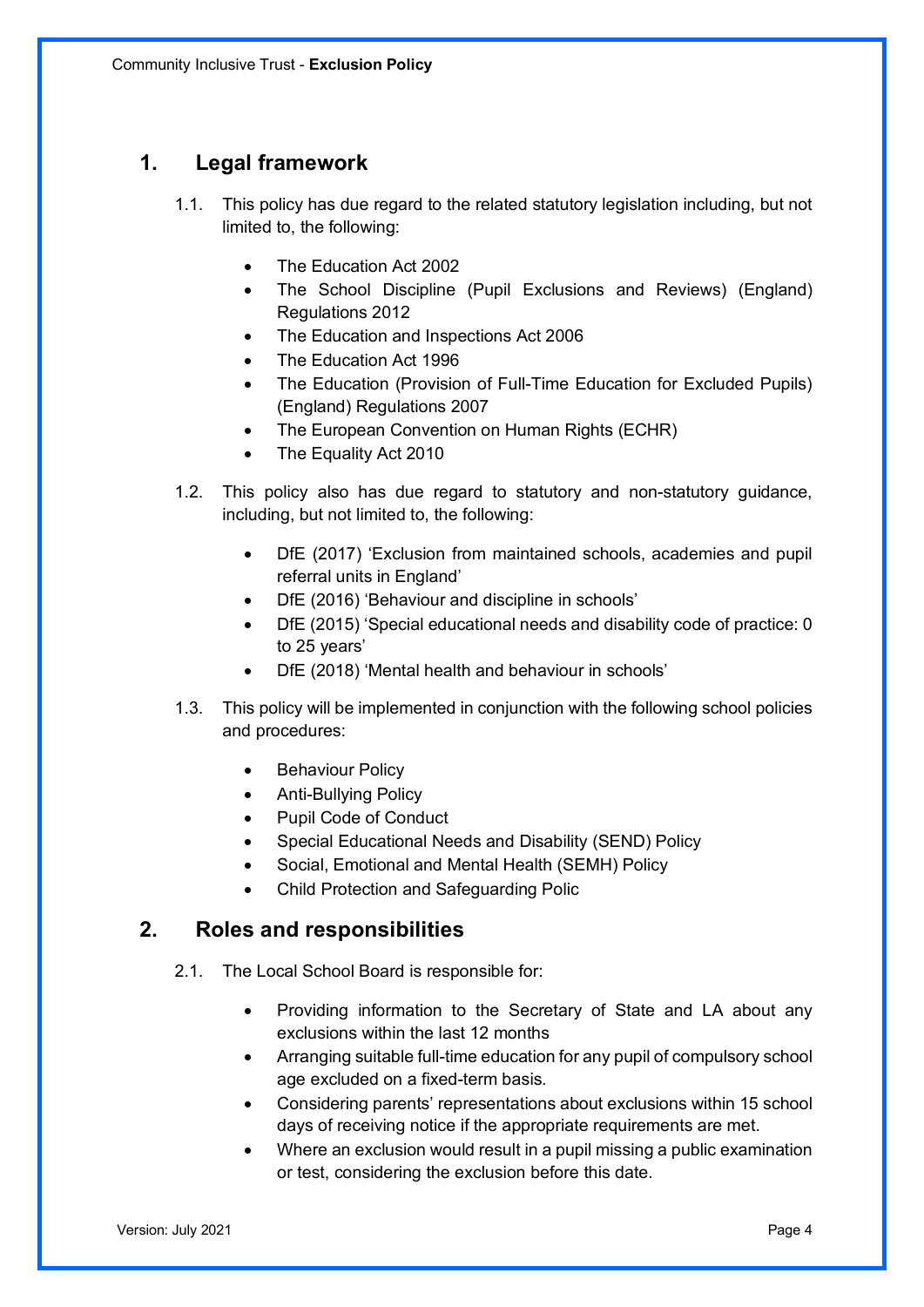- Considering whether it would be appropriate for a pupil to be permitted onto the school premises to sit the public examination or test.
- Arranging the representation meeting at a time and date convenient to all parties, but in compliance with the statutory time limits.
- Adhering to its responsibilities to consider the reinstatement of pupils.
- Considering the interests and circumstances of the excluded pupil, including the circumstances in which they were excluded, and have due regard to the interests of others at the school.
- Using the civil standard of proof (based on the 'balance of probabilities', it is more than likely that the fact is true) when establishing the facts relating to an exclusion.
- Minutes of the representation meeting are taken and recorded and are signed by all present to ensure that they are true and accurate.
- Noting the outcome of the representation meeting on the pupil's education record, along with copies of relevant papers for future reference.
- Notifying the pupil's parents, the headteacher and LA of its decision and the reasons for it, without delay.
- Where appropriate, informing parents of where to apply for an independent review panel.
- Informing parents of relevant sources of information.
- Ensuring a pupil's name is removed from the school admissions register, where appropriate.
- Reconvening within 10 school days to reconsider reinstatement of a pupil where directed to do so by the exclusions review panel.
- 2.2. The clerk to the exclusions review panel is responsible for:
	- Making reasonable efforts to inform the appropriate individuals that they are entitled to:
		- Make written representations to the panel.
		- Attend the hearing and make oral representations to the panel.
		- Be represented.
	- Making reasonable efforts to circulate copies of relevant papers at least five school days before the review to all parties.
	- Giving all parties details of those attending and their role, once the position is clear.
	- Attending the review and ensuring that minutes are produced in accordance with instructions from the panel.
- 2.3. The headteacher is responsible for:
	- Implementing good levels of discipline to ensure all pupils can benefit from the opportunities provided by education and to minimise potential exclusions.
	- Applying the civil standard of proof when establishing the facts in relation to an exclusion.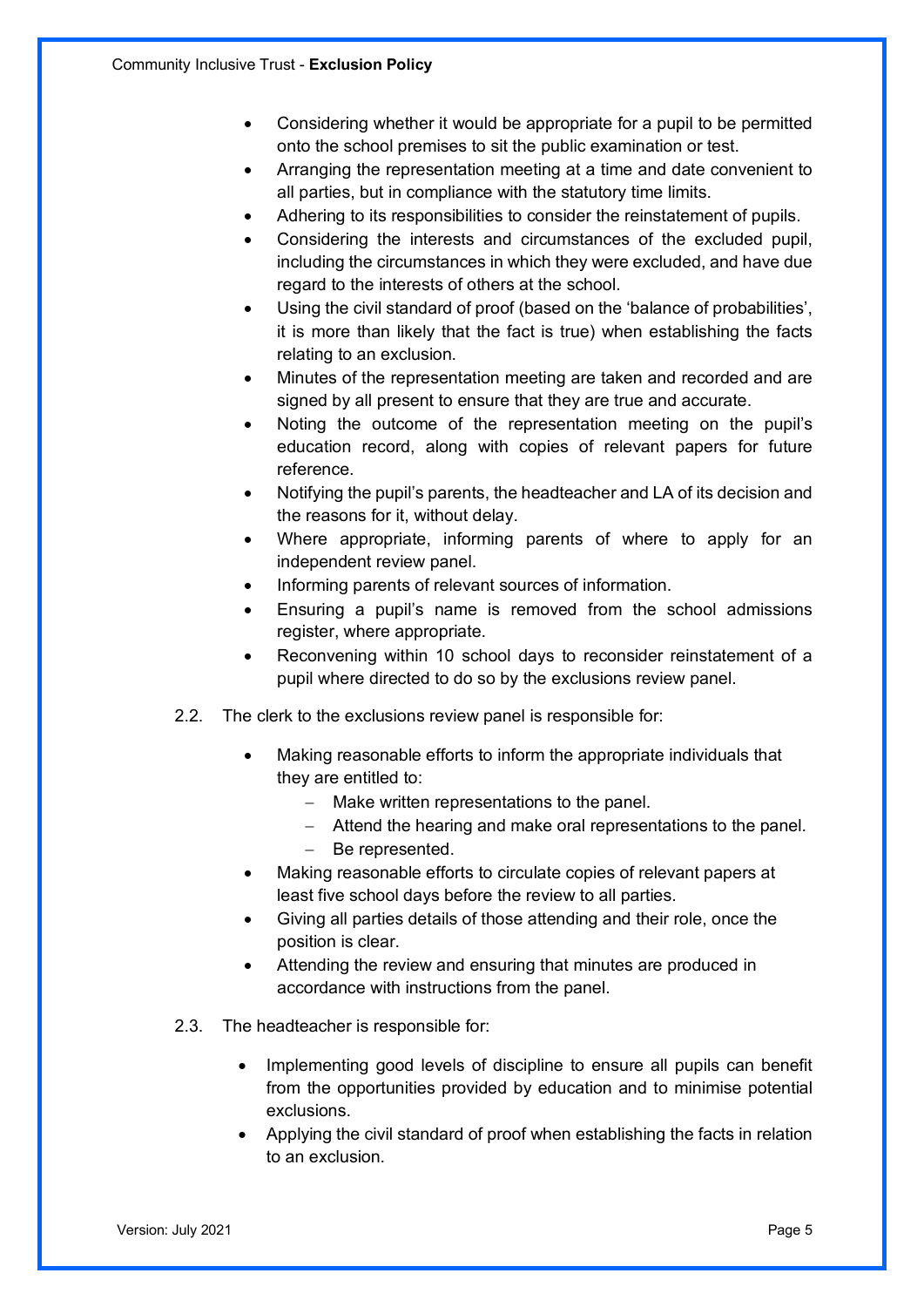- Complying with their statutory duties in relation to pupils with SEND when administering the exclusion process, as outlined in the CIT Special Educational Needs and Disability (SEND) Policy.
- Considering any contributing factors that are identified after an incident of poor behaviour has occurred, e.g. if a pupil has suffered bereavement, bullying or has a mental health issue.
- Considering the use of a multi-agency assessment for a pupil who demonstrates persistent disruptive behaviour.
- Reviewing the effectiveness of exclusions as a sanction, e.g. if a pupil has received multiple exclusions or is approaching the legal limit for exclusions in an academic year.
- Considering what extra support may be needed to identify and address the needs of individual pupils, particularly those with SEND, eligible for FSM, LAC and those from certain ethnic groups.
- Engaging effectively with parents in supporting the behaviour of pupils with additional needs.
- Determining whether a pupil will be excluded on disciplinary grounds.
- Withdrawing any exclusions that have not been reviewed by the governing board, where appropriate.
- Ensuring any decision to exclude is lawful, rational, reasonable, fair and proportionate.
- Complying with the requirements of the Equality Act 2010 when deciding whether to exclude a pupil.
- Ensuring they have considered their legal duty of care when sending a pupil home following an exclusion.
- Making the decision to exclude based on the evidence available at the time, regardless of any police investigation and/or criminal proceedings.
- Notifying a pupil's parents without delay where the decision is taken to exclude the pupil, including the days on which the parents must ensure the pupil is not present in a public place at any time during school hours, as well as any other necessary information statutorily required.
- Ensuring that all information provided to parents is clear and easilyunderstood. Additional appropriate support services can be signposted such as the Coram Children's Legal Centre (www.childrenslegalcentre.com)
- Notifying the LSB and LA of their decision to exclude a pupil where appropriate, as well as the pupil's home authority if required.
- Notifying the governing board once per term of any exclusions not already notified.
- Organising suitable work for excluded pupils where alternative provision cannot be arranged.

# **3. Grounds for exclusion**

3.1. The school will only exclude a pupil where it is absolutely necessary, and where all other possible disciplinary sanctions, as detailed in the school's Behaviour Policy, have failed to be successful.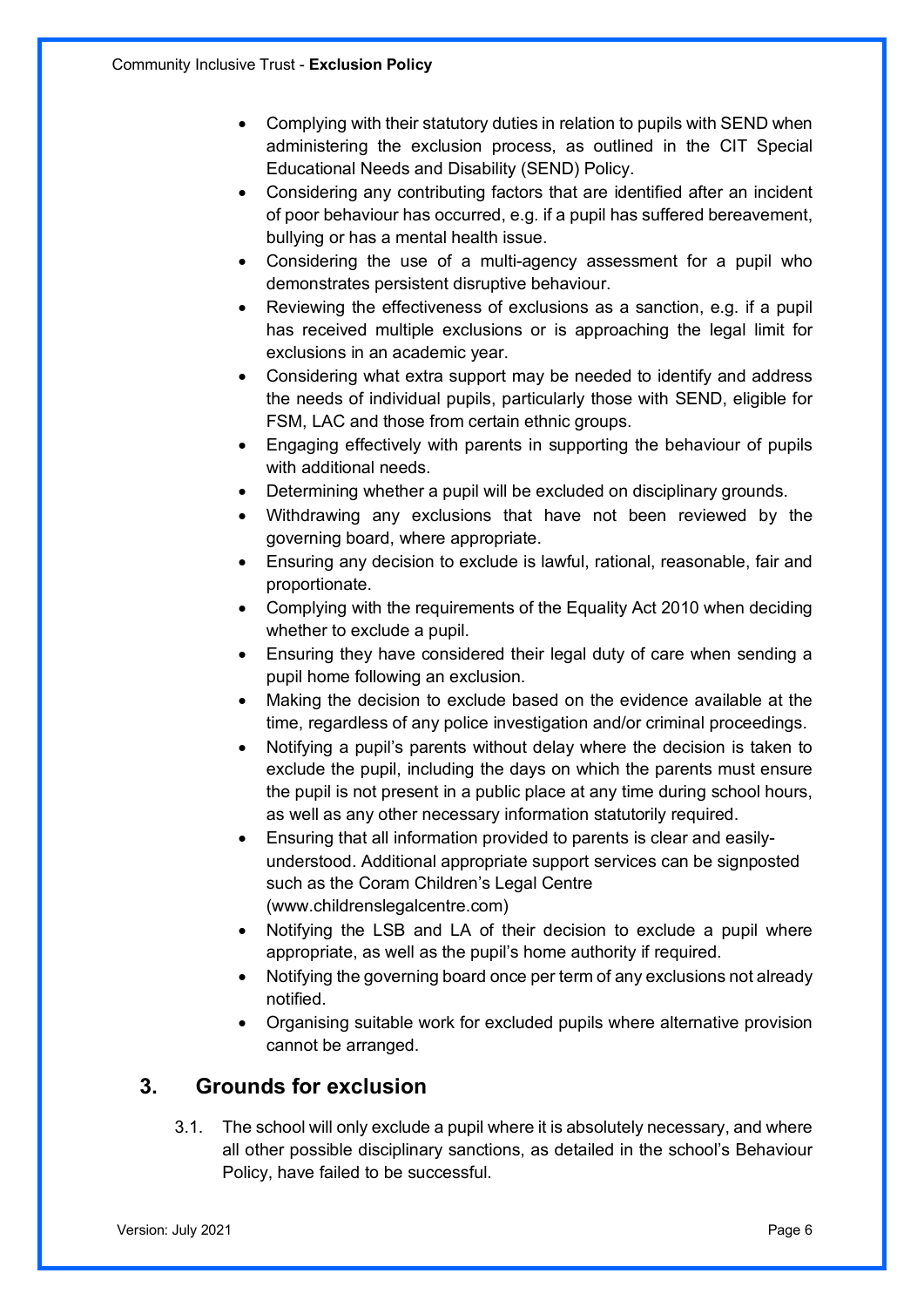- 3.2. The following examples of behaviour may underline the school's decision to exclude a pupil:
	- Any incident which poses a risk to other pupils or members of staff, e.g. bringing a weapon onto the premises
	- Any incidents which breach the law
	- Persistent and severe bullying
	- Verbal and physical abuse
	- Constant disruption
	- A single, serious and major incident, e.g. serious assault on another individual leading to injury
- 3.3. Pupils can be excluded on a fixed-period basis, i.e. up to 45 school days within a year, or permanently. Similarly, pupils can be permanently excluded following a fixed-period exclusion, where further evidence is presented.
- 3.4. In all cases, the headteacher will decide which exclusion period a pupil will be subject to, depending on what the circumstances warrant.

#### **4. The headteacher's power to exclude**

- 4.1. Only the headteacher has the power to exclude a pupil from the school, and is able to decide whether this is on a fixed-period or permanent basis. All exclusions will only be issued on disciplinary grounds.
- 4.2. The headteacher is able to exclude pupils from the premises where their behaviour is disruptive during lunchtime. All lunchtime exclusions will be counted as half of a school day.
- 4.3. The headteacher is able to consider a pupil's disruptive behaviour outside of the school premises as grounds for exclusion, in accordance with the school's Behaviour Policy.
- 4.4. Any decision made to exclude a pupil will be lawful, proportionate and fair, with respect to legislation relating directly to exclusions and the school's wider legal duties, including the European Convention of Human Rights.
- 4.5. All exclusions will be formally recorded on the pupil information system.
- 4.6. When sending a pupil home following any exclusion, the headteacher will ensure that they exercise their duty of care at all times and will always inform the parents.
- 4.7. The headteacher will apply the civil standard of proof when responding to the facts relating to an exclusion, i.e. that 'on the balance of probabilities' it is more likely than not that the facts are true.
- 4.8. The headteacher may withdraw any exclusion that has not already been reviewed by the governing board.
- 4.9. At all times, the headteacher will take into account their legal duties under the Equality Act 2010 and the 'Special educational needs and disability code of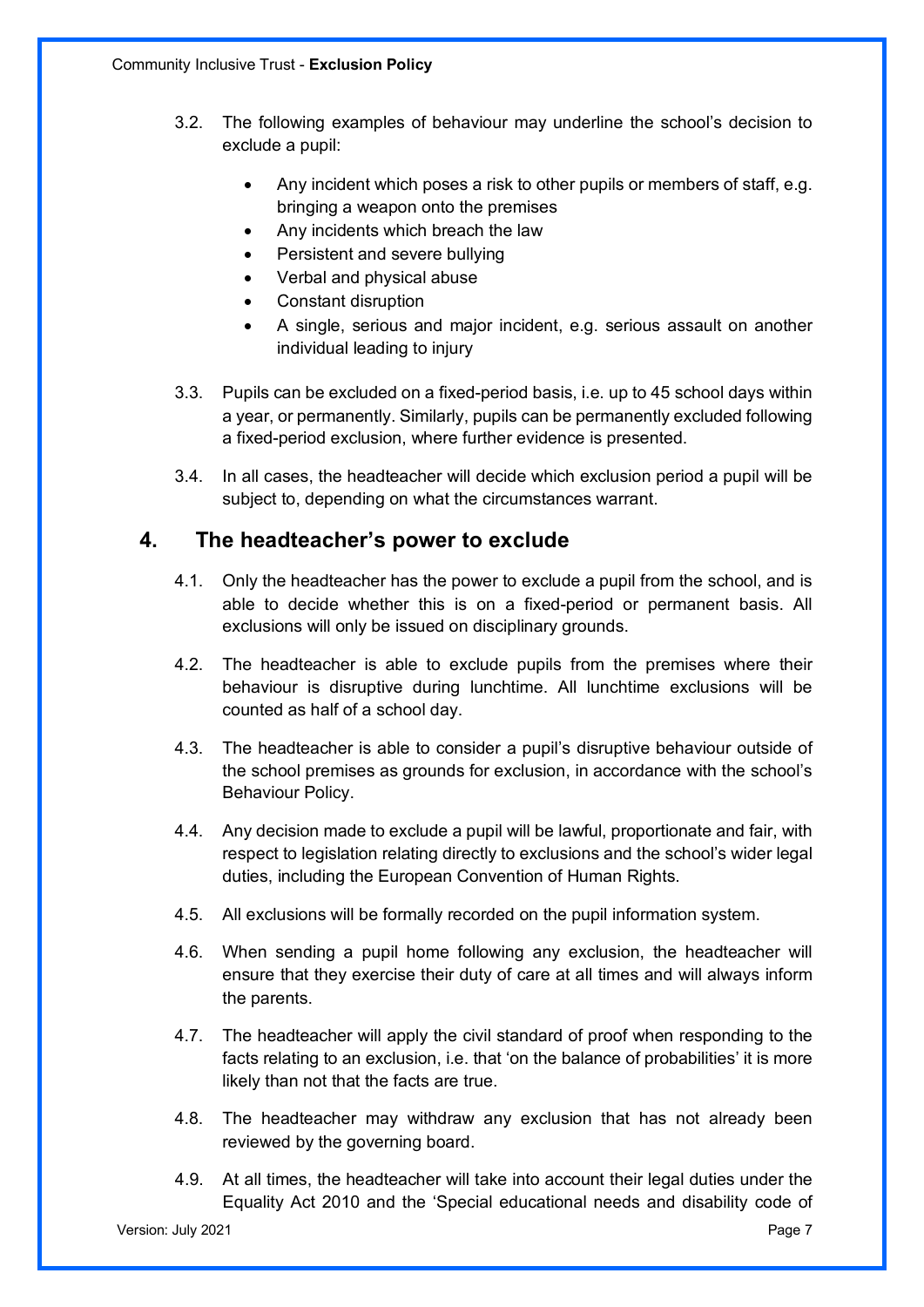practice: 0 to 25 years', ensuring that they do not discriminate on any grounds, e.g. race, sex, disability, and will not increase the severity of a pupil's exclusion on these grounds.

- 4.10. The headteacher will not issue any 'informal' or 'unofficial' exclusions, such as sending a pupil home to 'cool-off', regardless of whether or not the parents have agreed to this.
- 4.11. The headteacher will not use the threat of exclusion as a means of instructing parents to remove their child from the premises.

#### **5. Factors to consider when excluding a pupil**

- 5.1. When considering the exclusion of a pupil, the headteacher will:
	- Allow the pupil the opportunity to present their case.
	- Take into account any contributing factors that are identified after a case of poor behaviour has occurred, e.g. if the pupil's wellbeing has been compromised, or they have been subjected to bullying.
	- Take into consideration whether the pupil has received multiple exclusions or is approaching the legal limit of 45 excluded days per school year, and whether exclusion is serving as an effective sanction.
	- Consider early intervention to address underlying causes of disruptive behaviour, including liaising with external agencies, to assess pupils who demonstrate consistently poor behaviour.
- 5.2. The headteacher will consider what extra support may be available for vulnerable pupil groups whose exclusion rates are higher, to reduce their risk of exclusion, including the following:
	- LAC
	- Pupils eligible for FSM
	- Pupils with SEND
	- Certain ethnic groups
- 5.3. The headteacher will consider avoiding permanently excluding LAC pupils, those with SEMH issues or pupils with an EHC plan.
- 5.4. Where any member of staff has concerns about vulnerable pupil groups and their behaviour, they will report this to the headteacher who will instigate a multiagency assessment to determine whether the behavioural issues might be as a result of educational, mental health or other needs and vulnerabilities. The full assessment procedures are outlined in the school's Social, Emotional and Mental Health (SEMH)/Behaviour Policy
- 5.5. Where SEND or SEMH issues are identified, an individual behaviour plan will be created using the graduated response outlined in the school's Behaviour Policy. If the pupil continues to endanger the physical or emotional wellbeing of other pupils or staff, despite exhausting the graduated response process, then exclusion may be considered.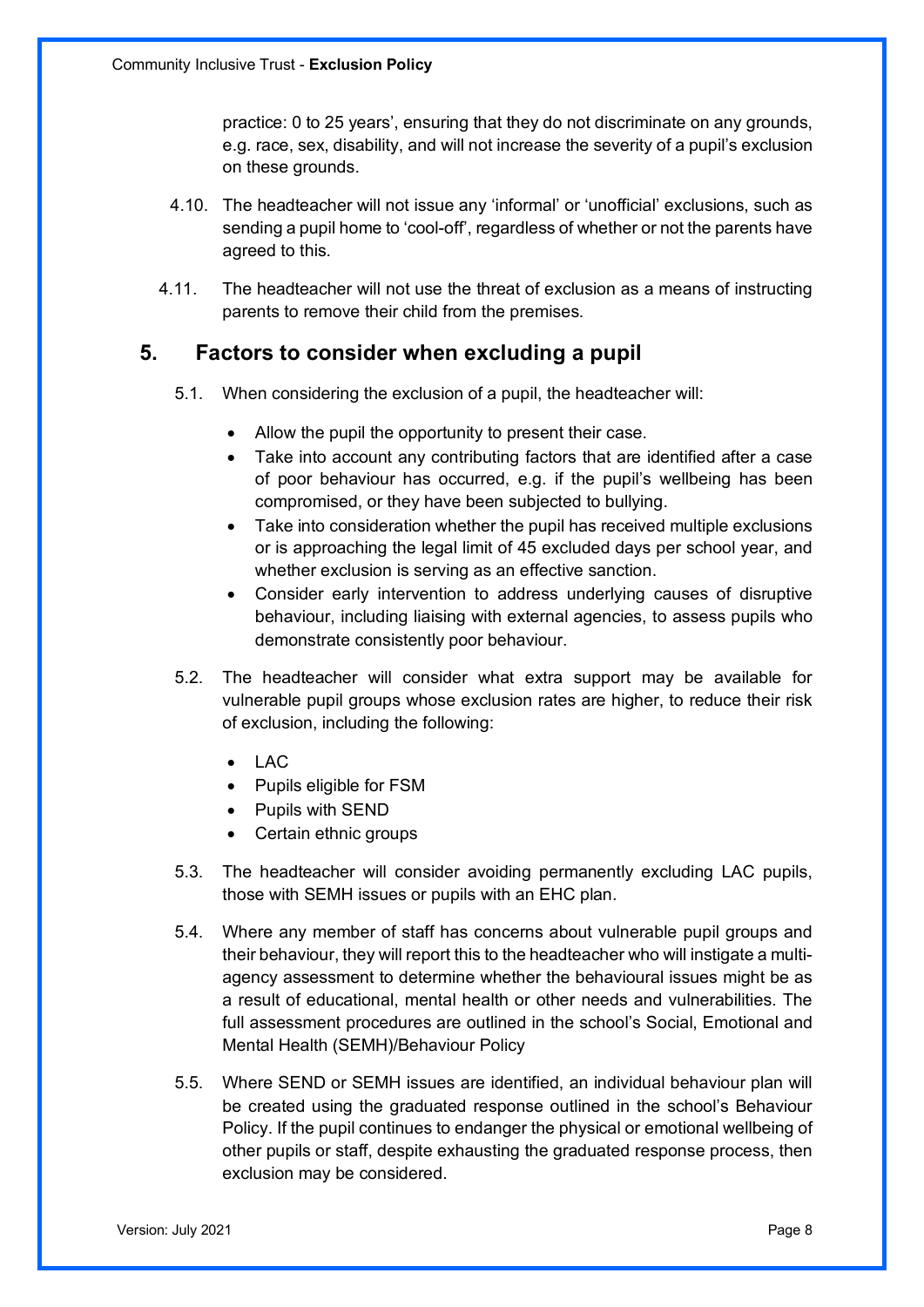- 5.6. In accordance with the Equality Act 2010, under no circumstances will a pupil with identified SEND or SEMH issues be excluded before the graduated response process has been completed.
- 5.7. Where a pupil with SEND or SEMH issues is permanently excluded because of a SEND or SEMH-related need that could not be met at the school, detailed records will be kept highlighting that these pupils are closely tracked and show that the school has a close relationship with the pupil's next destination.
- 5.8. The headteacher will work in conjunction with the parents of any pupil with additional needs, to establish the most effective support mechanisms.

## **6. Duty to inform parents**

- 6.1. Following the headteacher's decision to exclude a pupil, they will immediately inform the parents, in person or by telephone, of the period of the exclusion and the reasons behind this.
- 6.2. The headteacher will inform the parents in writing (electronically, if written permission has been received from the parents for notices to be sent this way) of the following:
	- The reason(s) for the exclusion
	- The length of the fixed-period exclusion or, for a permanent exclusion, the fact that it is permanent
	- Their right to raise any representations about the exclusion to the LSB, including how the pupil will be involved in this and how the representations will be made
	- Their right to attend a meeting where there is a legal requirement for the governing board to consider the exclusion, and the fact that they are able to bring an accompanying individual
	- The arrangements that have been made for the pupil to continue their education prior to the organisation of any alternative provision, or the pupil's return to school
	- Relevant sources of free, impartial information such as:
		- $\circ$  a link to this statutory quidance on exclusions (https://www.gov.uk/government/publications/schoolexclusion);
		- o a link to sources of impartial advice for parents such as the Coram Children's Legal Centre (www.childrenslegalcentre.com)
- 6.3. Where the pupil is of compulsory school age, the headteacher will inform the parents by the end of the afternoon session that:
	- For the first five days of the exclusion (or until the start date of any alternative provision or the end of the exclusion where this is earlier), parents are legally required to ensure that their child is not present in a public place during school hours without justification, and that parents may receive a penalty fine if they fail to do so.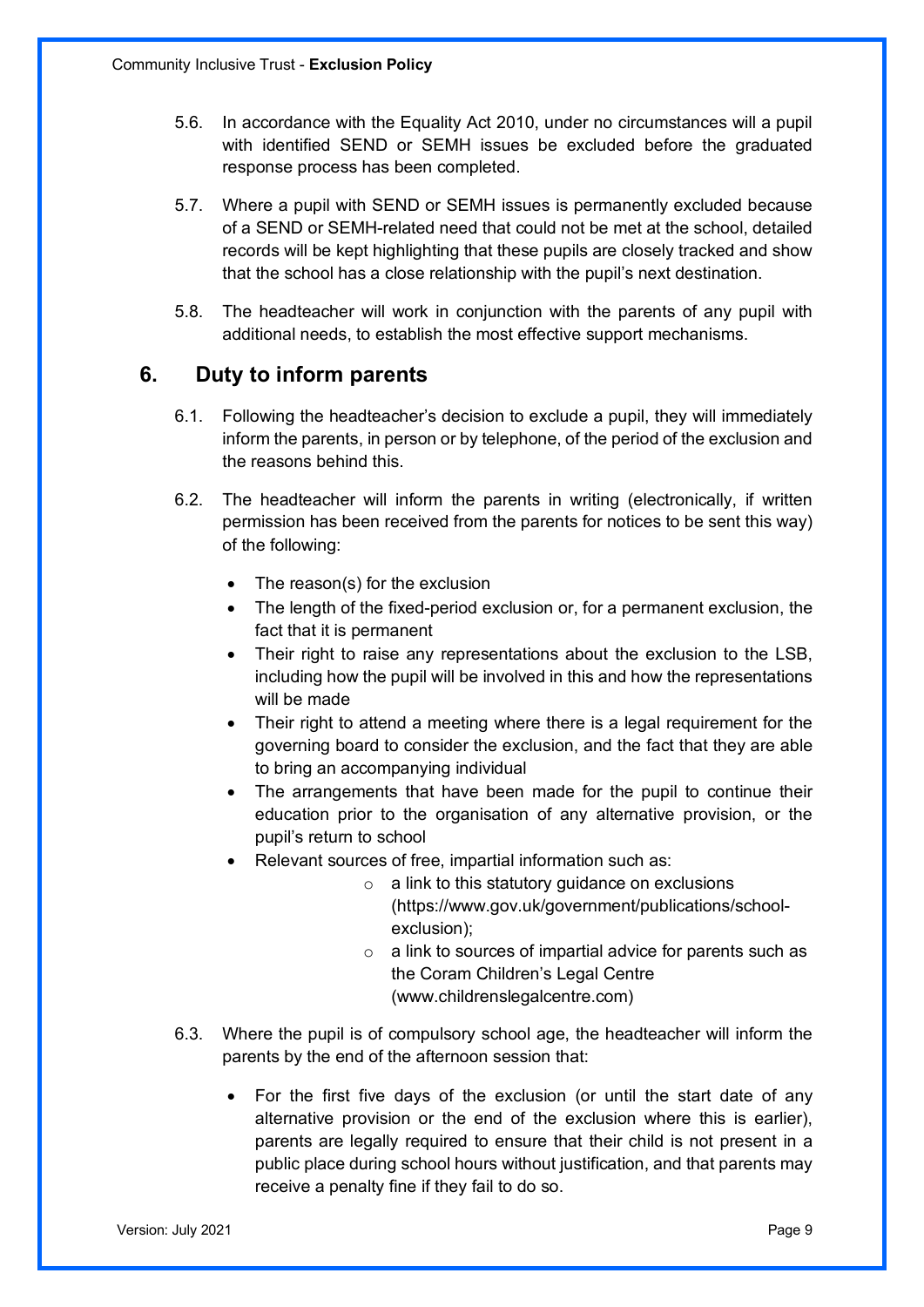- 6.4. Where the headteacher has arranged alternative provision, they will also inform the parents of the following:
	- The start and end date for any provision of full-time education
	- The address at which the provision will take place
	- Any information necessary for the pupil to identify the person they should report to on the starting date
- 6.5. Where the headteacher is unable to provide information on alternative provision by the end of the afternoon session, they will provide the information in a subsequent written notice without further delay, and within 48 hours of the pupil beginning the provision.
- 6.6. If the alternative provision is due to begin before the sixth day of the exclusion, the headteacher is able to give less than 48 hours of notice, with parental consent.
- 6.7. If the headteacher has decided to exclude the pupil for a further fixed period following their original exclusion, or to permanently exclude them, they will notify the parents without delay and issue a new exclusion notice to parents.

# **7. Duty to inform the Local School Board (LSB) and Local Authority (LA)**

- 7.1. The headteacher will inform the Trust, LSB and LA, without delay, of the following:
	- Any permanent exclusions (including where a fixed-period exclusion is followed by a decision to permanently exclude the pupil)
	- Any exclusions which would result in the pupil being excluded for more than five school days in a term (or more than 10 lunchtimes)
	- Any exclusions which would result in the pupil being absent from an examination or national curriculum test
- 7.2. For any exclusions, other than those above, the headteacher will notify the LSB and LA once per term.
- 7.3. All notifications to the LSB and LA will include the reasons for exclusion and the duration of any fixed-period exclusion.
- 7.4. If the pupil who is excluded lives outside the LA in which the school is located, the headteacher will notify the pupil's 'home authority'.

## **8. Arranging education for excluded pupils**

- 8.1. For any fixed-period exclusions of more than five school days, the LSB will arrange suitable full-time education for the pupil, which will begin no later than the sixth day of exclusion.
- 8.2. Where a pupil receives consecutive fixed-period exclusions, these will be regarded as cumulative, and full-time education will still have to be provided from the sixth day of exclusion.

Version: July 2021 **Page 10**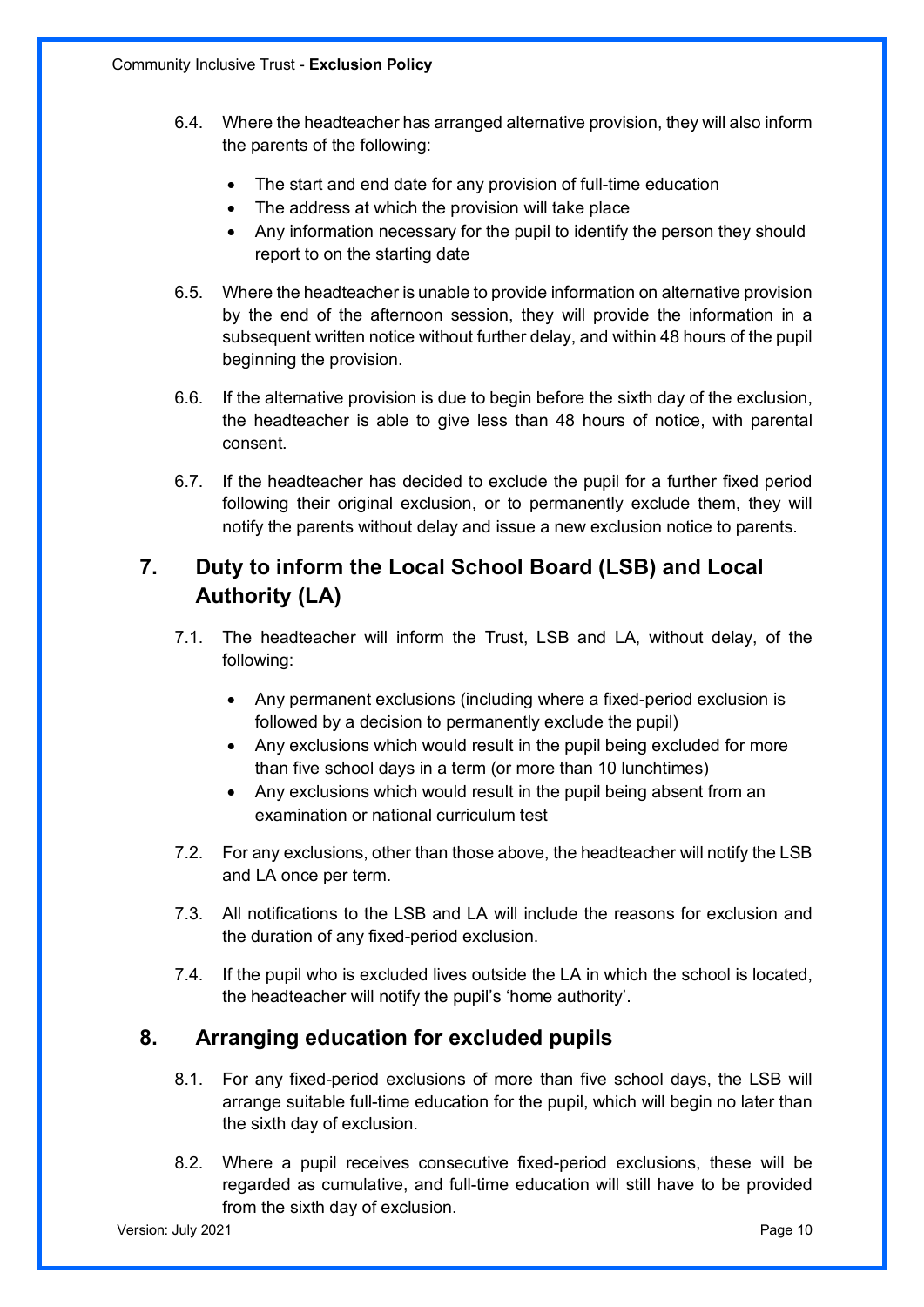- 8.3. For permanent exclusions, full-time education will also be provided for the pupil from the sixth day of exclusion.
- 8.4. The LSB will not arrange full-time education for any pupil who is currently in their final year of compulsory education, and who does not have any further public examinations to sit.
- 8.5. The LSB is aware that it is beneficial to excluded pupils to begin their alternative education arrangements before the sixth day of exclusion. The LSB will always attempt to arrange alternative provision before the sixth day of exclusion.
- 8.6. Where it is not possible to arrange alternative provision during the first five days of exclusion, the school will ensure that they take reasonable steps to set and mark work for the excluded pupil.
- 8.7. If a pupil with SEND has been excluded, the LSB will ensure that:
	- Any alternative provision is arranged in consultation with the pupil's parents, who are able to request preferences.
	- When identifying alternative provision, any EHC plan is reviewed/the pupil's needs are reassessed, also in consultation with the pupil's parents.

#### **9. Considering exclusions**

- 9.1. The LSB will consider any representations made by parents in regard to exclusions.
- 9.2. Parents and, where requested, a friend or representative and the headteacher will be invited to attend any consideration of exclusions and will be able to make representations.
- 9.3. Any meeting to consider reinstatement of a pupil will be arranged at a date and time convenient for all parties, and in compliance with any statutory time limits.
- 9.4. The LSB will consider the reinstatement of an excluded pupil, where:
	- The exclusion is permanent.
	- The exclusion is fixed-period, and would bring the pupil's total number of excluded school days to more than 15 in any given term.
	- The exclusion would result in the pupil missing a public examination.
- 9.5. In the case of a fixed-period exclusion where the pupil's total number of excluded days is more than five but less than 15 school days within a term, if requested by the parents, the LSB will consider exclusions within 50 school days of receiving notification.
- 9.6. In the case of a fixed period exclusion, where the pupil's total number of excluded school days does not amount to more than five, in the absence of any such representations, the LSB is not required to meet and cannot direct the reinstatement of the pupil.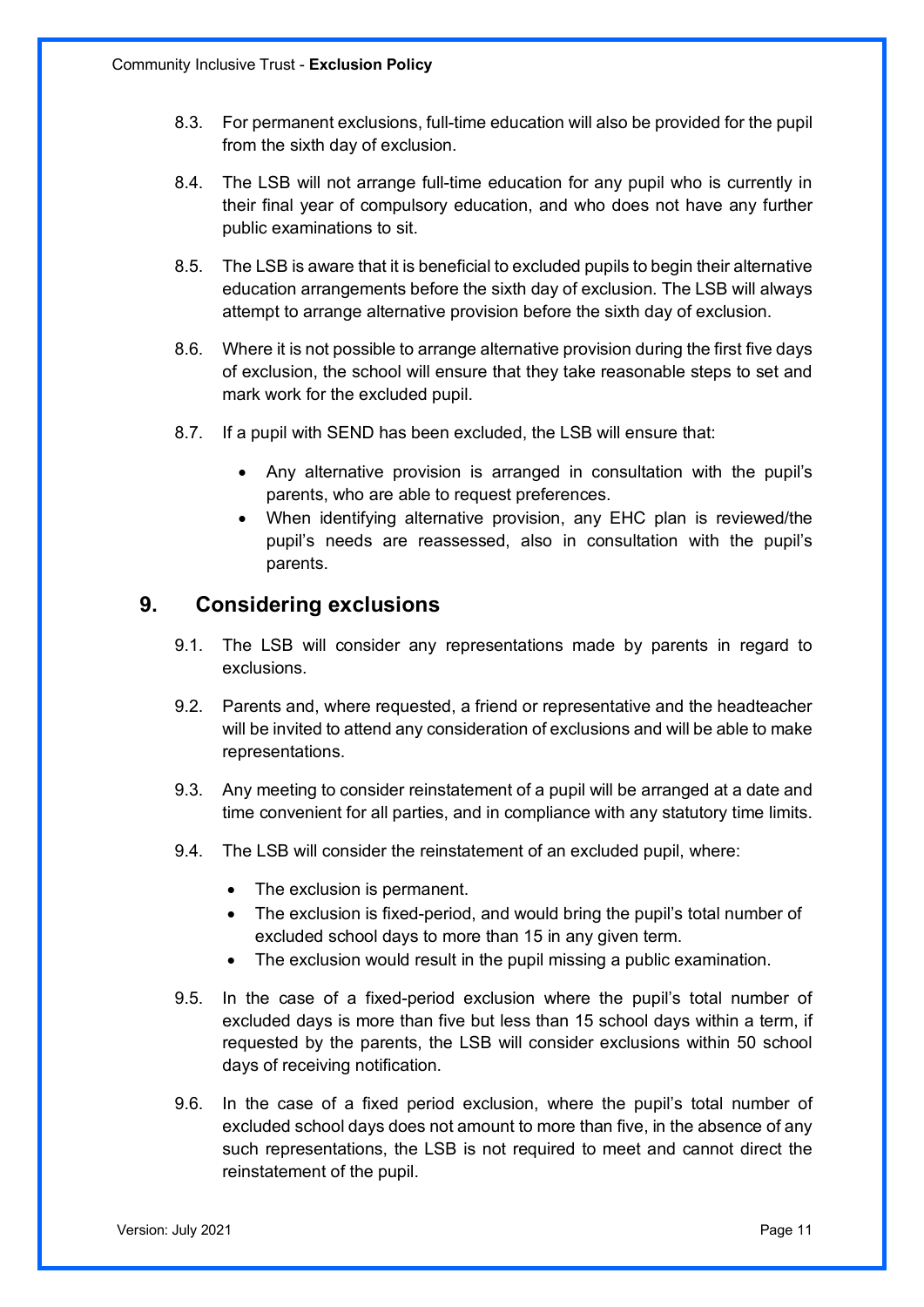- 9.7 Where exclusion would result in a pupil missing a public examination, the LSB will consider the exclusion before the test to decide whether the pupil should be reinstated in time to take the examination.
- 9.8 If it is not practicable for a sufficient number of governors to consider the decision before the examination, a smaller sub-committee will consider the exclusion and decide whether or not to reinstate the pupil if the trust's articles of association allow them to do so. In such cases, parents still have the right to make representations to the governing board and must be made aware of this right.
- 9.9 In light of the above, the LSB will also consider whether it would be appropriate to allow the excluded pupil to enter the premises to take the examination.
- 9.10 When considering the reinstatement of an excluded pupil, the LSB will:
	- Only discuss the exclusion with the parties present at the meeting.
	- Ask for any written evidence prior to the meeting.
	- Circulate any written evidence and information to all parties, at least five school days in advance of the meeting.
	- Allow pupils and parents to be accompanied by a person of their choice at the meeting.
	- Consider what reasonable adjustments need to be made to support the attendance and contribution of parties at the meeting.
	- Identify the steps needed to enable and encourage the excluded pupil to attend the meeting and speak on their behalf, or how they may contribute personal views by other means if attendance is not possible.
	- Consider the interests and circumstances of the excluded pupil, including the grounds for exclusion.

## **10 Reaching a decision**

10.1After considering exclusions, the LSB will either:

- Decline to reinstate the pupil.
- Direct the reinstatement of the pupil immediately, or on a specified date.
- 10.2 If reinstatement would make no practical difference, e.g. if the pupil has already returned to school following a fixed-period exclusion or the parents make clear they do not want their child reinstated, the LSB will still consider whether the pupil should be officially reinstated, and whether the headteacher's decision to exclude the pupil was fair, lawful and proportionate, based on the evidence presented.
- 10.3The LSB will apply the civil standard of proof when responding to the facts relating to an exclusion, it is more likely than not that the facts are true.
- 10.4 To reach a decision, the LSB will:
	- Identify the steps they intend to take to ensure that all parties involved will have the opportunity to participate and present their views.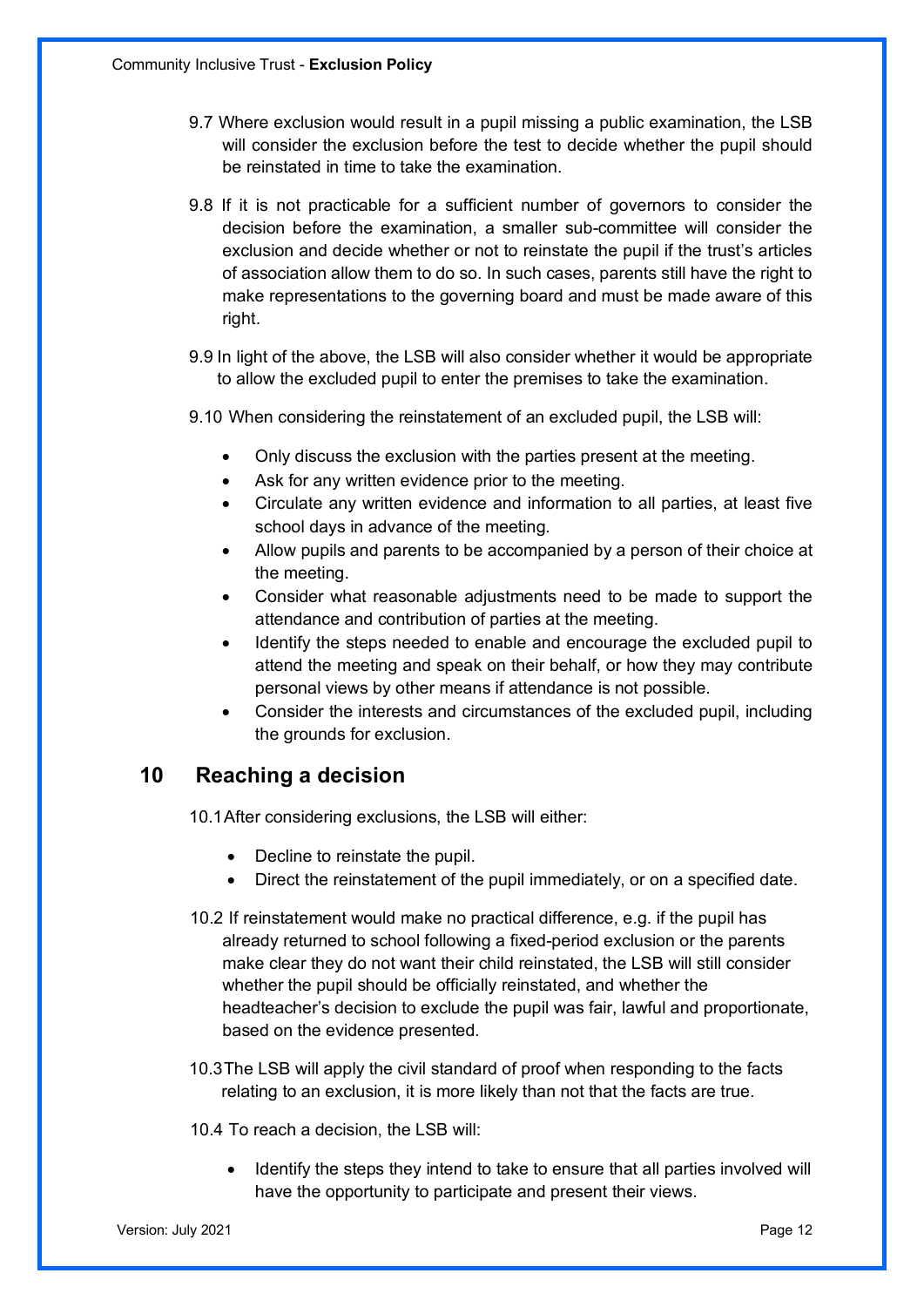- Ensure that minutes are taken of the meeting as a record of the evidence that was considered.
- Ask all parties to withdraw from the meeting before concluding their decision.
- Consider whether the exclusion of the pupil was lawful, proportionate and fair, taking into account the headteacher's legal duties and any evidence that was presented to the governing board in relation to the decision to exclude.
- Record the outcome of the decision on the pupil's educational records, along with copies, which will be kept for at least six months.
- Make a note of their findings, where they have considered an exclusion but cannot reinstate the pupil.

#### **11 Notification of considered exclusions**

- 11.1 The LSB will notify the parents of the excluded pupil, the headteacher and the LA of their decision following the consideration of an exclusion, in writing and without delay.
- 11.2 In the case of a permanent exclusion, where the LSB decides not to reinstate the pupil, they will notify the parents:
	- That it is permanent, and their right for it to be reviewed by an independent review panel.
	- Of the date by which an application for review must be made (15 school days from the date on which notice in writing of the LSB's decision is given to parents.
	- Of the name and address of whom the review application should be submitted to.
	- That any application should set out the grounds on which it is being made and that, where appropriate, this should include reference to how a pupil's SEND is considered relevant to the exclusion.
	- That, regardless of whether a pupil has been identified as having SEND, the parents have a right to require the governing board to ensure a SEND expert attends the review.
	- Of the role of the SEND expert that will attend the review, and that the parents will not be charged for this.
	- That they are required to make it clear if they wish for a SEND expert to attend the review.
	- That they may appoint someone at their own expense to make representations to the panel.
- 11.3 The LSB will also notify parents that, if they believe an exclusion has been issued as a result of discrimination, then they are required to make a claim under the Equality Act 2010 to the First-tier Tribunal (SEND), and that this should be within six months of when the discrimination allegedly took place.
- 11.4 After any conclusion, the LSB will notify the parents, and all other parties involved, of the decision that was made and the reasoning for this, in sufficient detail.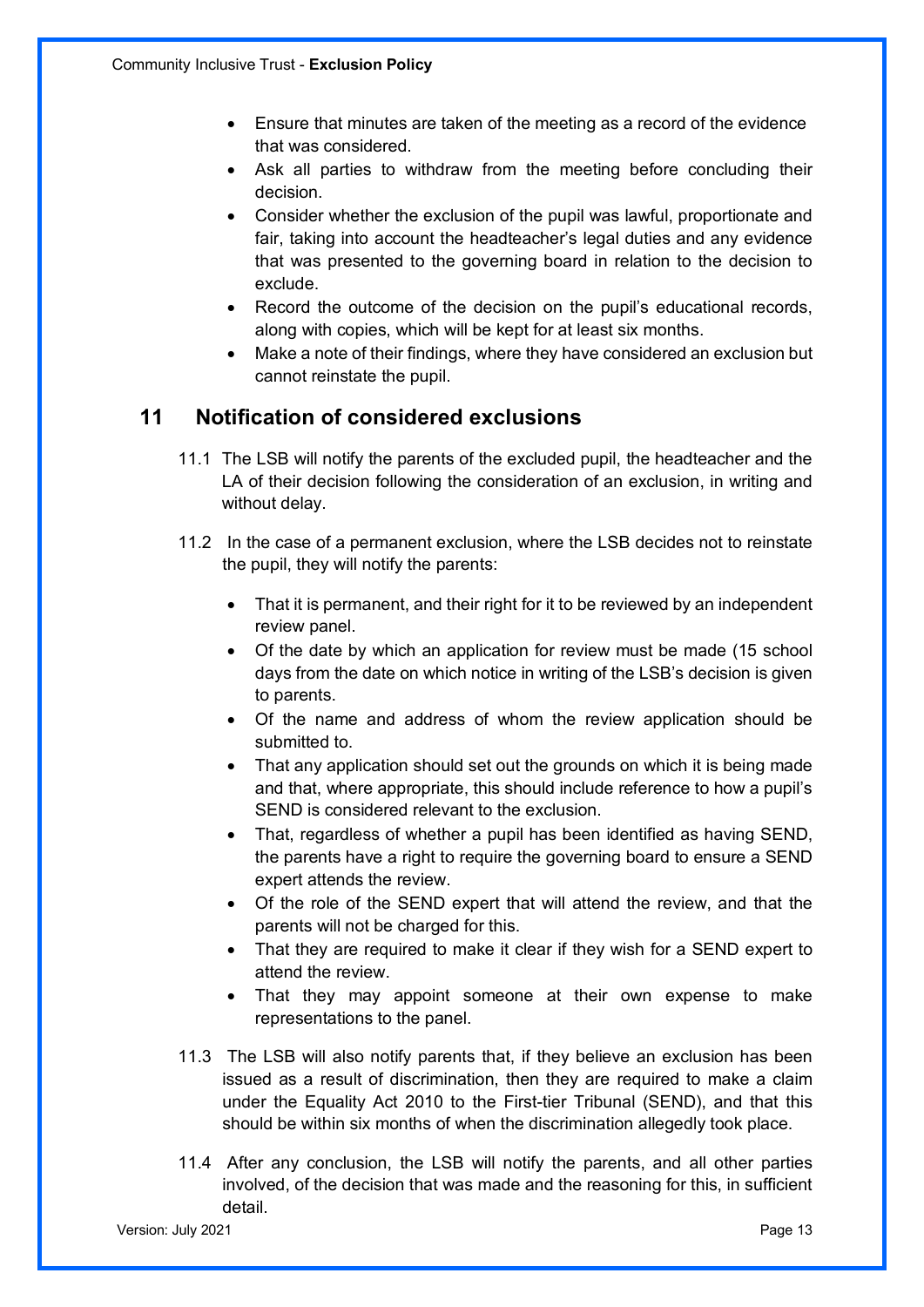# **12 Removing permanently excluded pupils from the school register**

12.1 The headteacher will remove pupils from the school register if:

- 15 school days have passed since the parents were notified of the LSB's decision not to reinstate the pupil and no application for an independent panel review has been received.
- The parents have stated in writing that they will not be applying for an independent panel review following a permanent exclusion.
- 12.2 If an application for an independent panel review has been made within 15 school days, the headteacher will wait until the review has been determined, or abandoned, and until the governing board has completed any reconsideration that the panel recommended or directed it to carry out, before removing the pupil from the school register.
- 12.3 If a pupil's name is to be removed from the register, the headteacher will make a return to the LA, which will include:
	- All the particulars which were entered in the register.
	- The address of any parent with whom the pupil normally resides.
	- The grounds upon which the pupil's name is to be removed from the register.
	- 12.4 Any return to the LA will be made as soon as the grounds for removal are met and no later than the date in which the pupil's name was removed.
	- 12.5 If a pupil's name has been removed from the register and a discrimination claim is made, the pupil may be reinstated following a decision made by the First-tier Tribunal (SEND) or County Court.
	- 12.6 Whilst a pupil's name remains on the admissions register, the appropriate code will be used to mark the pupil's attendance:
		- Code B: Education off-site
		- Code D: Dual registration
		- Code E: Absent and not attending alternative provision

#### **13 Independent review panel**

- 13.1 If parents apply for an Independent Review they are required to submit their applications within:
- 13.2 15 school days of the LSB's notification of their decision.
- 13.3 15 school days of the final determination of a discriminatory claim made under the Equality Act 2010.
- 13.4 Any application made outside of this timeframe will not be reviewed.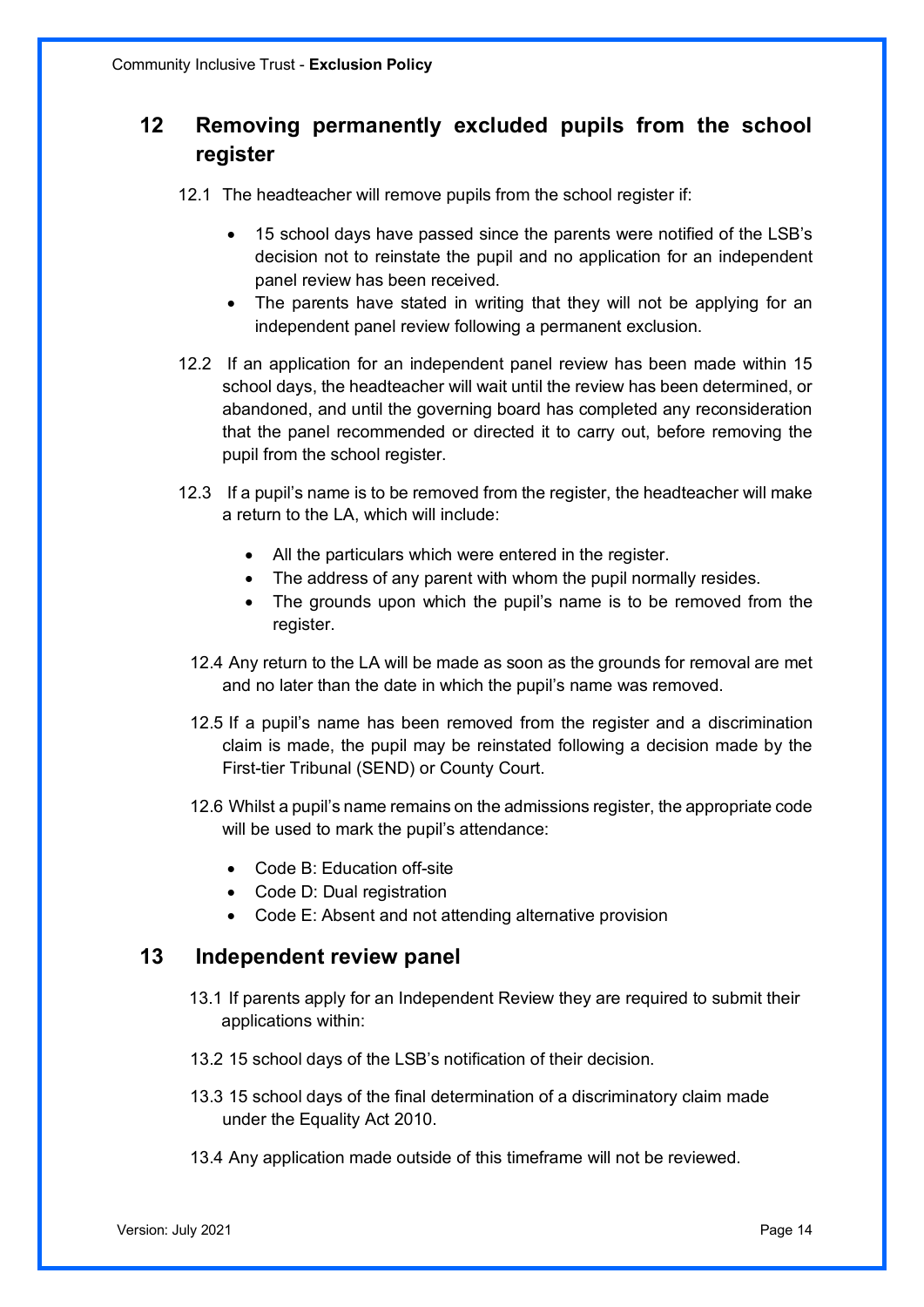- 13.5 Parents are able to request an independent panel review even if they did not make a case to, or attend, the LSB's initial consideration of the exclusion.
- 13.6 The role of the panel is to review the original panel's decision not to reinstate a permanently excluded pupil, which will include oversight of the circumstances of the exclusion itself.
- 13.7 The Trust will adhere to all statutory guidelines when conducting an independent panel review, as outlined in the DfE's statutory guidance document 'Exclusion from maintained schools, academies and student referral units in England' 2017.
- 13.8 The academy trust must, at their own expense, arrange for an independent review panel hearing. This will be to review the decision of the LSB not to reinstate a permanently excluded pupil and to cover the cost of an independent clerk to record the appeal hearing. The independent panel will comprise of external representatives who are recommended through joint discussion with the Inclusion team at the Local Authority. Those members must have no prior knowledge of the review case.

#### **14 Appointing a SEND expert**

- 14.1 If requested by parents in their application for an independent review panel, the Trust must appoint a SEND expert to attend the panel and cover the associated costs of this appointment.
- 14.2 Parents have a right to request the attendance of a SEND expert at a review, regardless of whether the school recognises that their child has SEND.
- 14.3 The SEND expert's role is set out in section 15 of this policy.
- 14.4 Individuals will not serve as a SEND expert if they have, or at any time have had, any connection with the Trust, school, parents or pupil, or the incident leading to the exclusion, which might reasonably be taken to raise doubts about their ability to act impartially; however, an individual is not taken to have such a connection solely because they are an employee of the Trust.
- 14.5 The SEND expert will be a professional with first-hand experience of the assessment and support of SEND, as well as an understanding of the legal requirements on schools in relation to SEND. Examples of suitable individuals might include educational psychologists; specialist SEND teachers; SENCOs; and behaviour support teachers.
- 14.6 Recently retired individuals are not precluded from fulfilling this role; however, the Trust will, during interview, assess the knowledge of such individuals in order to ensure that they have a good understanding of current practice and the legal requirements on schools in relation to SEND.
- 14.7 Whilst individuals are not automatically taken to be partial simply because they are an employee of, or contracted by, the Trust, they will not have had any previous involvement in the assessment or support of SEND for the excluded pupil, or siblings of the excluded pupil.

Version: July 2021 Page 15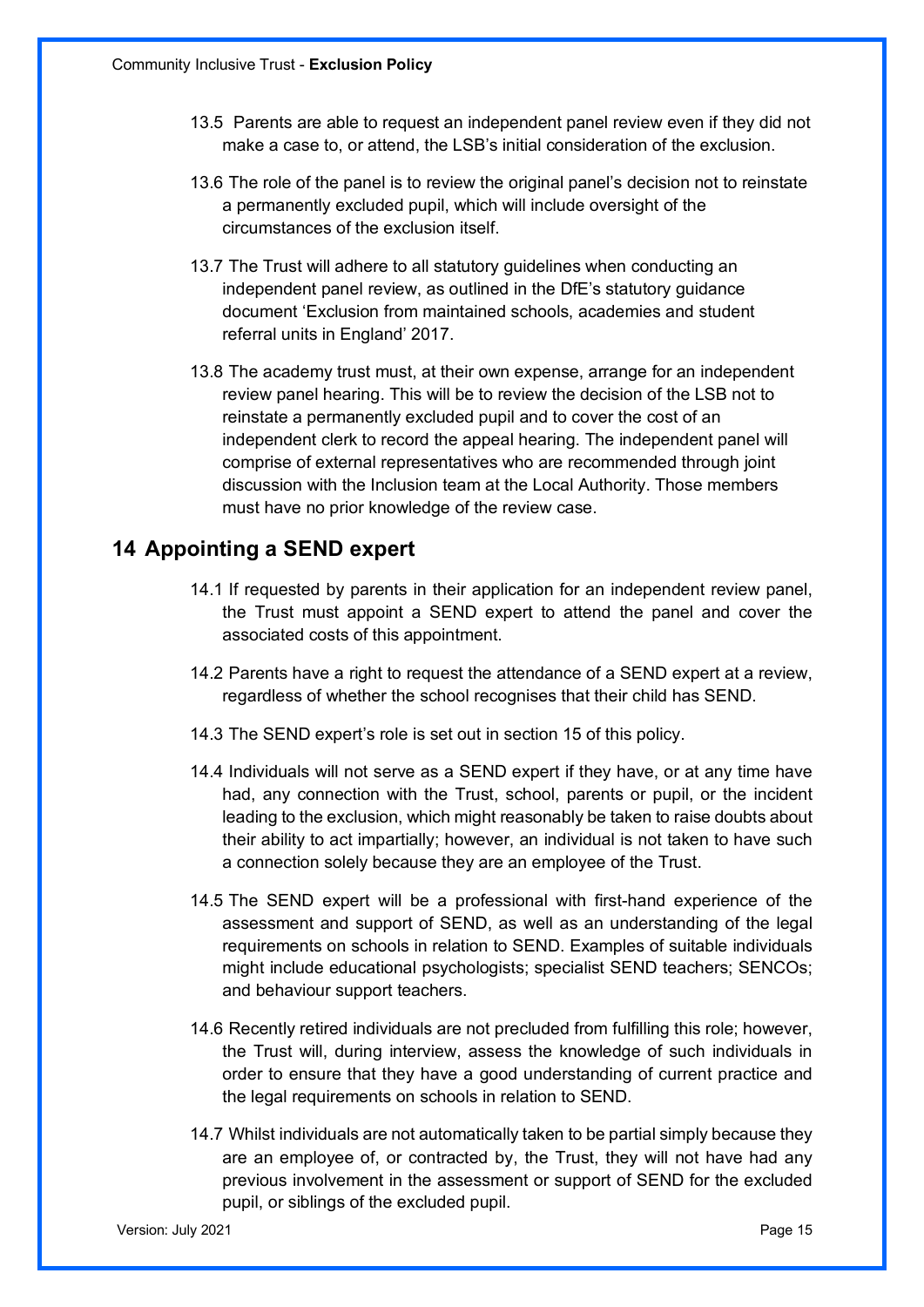14.8 The final decision on the appointment of a SEND expert is for the Trust to make, but it will take reasonable steps to ensure that parents have confidence in the impartiality and capability of the SEND expert in advance of a request.

## **15 The role of a SEND expert**

- 15.1 The SEND expert's role is analogous to an expert witness, providing (orally and/or written) impartial advice to the panel on how SEND might be relevant to the exclusion. The SEND expert will base their advice on the evidence provided to the panel. The SEND expert's role does not include assessing the pupil's SEND.
- 15.1 The focus of the SEND expert's advice will be on whether the Trust/school's policies which relate to SEND, or the application of these policies in relation to the excluded pupil, were legal, reasonable and procedurally fair. If the SEND expert believes that this was not the case, they will, where possible, advise the panel on the possible contribution this could have made to the circumstances of the pupil's exclusion.
- 15.2 Where the school does not recognise that a pupil has SEND, the SEND expert will advise the panel on whether they believe the school acted in a legal, reasonable and procedurally fair way with respect to the identification of any SEND that the pupil may potentially have, and any contribution that this could have made to the circumstances of the pupil's exclusion.
- 15.3 The SEND expert will not criticise a school's policies or actions simply because they believe a different approach should have been followed or because another school might have taken a different approach.

## **16 Appointing a clerk**

The Trust will appoint a suitable clerk to the independent review panel, or will make alternative arrangements to administer the panel

## **17. The role of a clerk**

17.1 The clerk's role is to provide advice to the panel and parties to the review on procedure, law and statutory guidance on exclusions.

17.2 The clerk will:

- Identify, in advance of the meeting, whether the excluded pupil wishes to attend the panel hearing, taking reasonable steps to enable the pupil to feedback their views, irrespective of their attendance.
- Identify, in advance of the meeting, whether any alleged victims of the incident(s) leading up to the exclusion wish to attend the panel hearing, taking reasonable steps to enable them to feedback their views, irrespective of their attendance.
- Ensure that the panel is able to hear from any witnesses to the incident(s) leading to the exclusion, taking into account the fact that some of these people may be pupils at the school (Pupils under 18-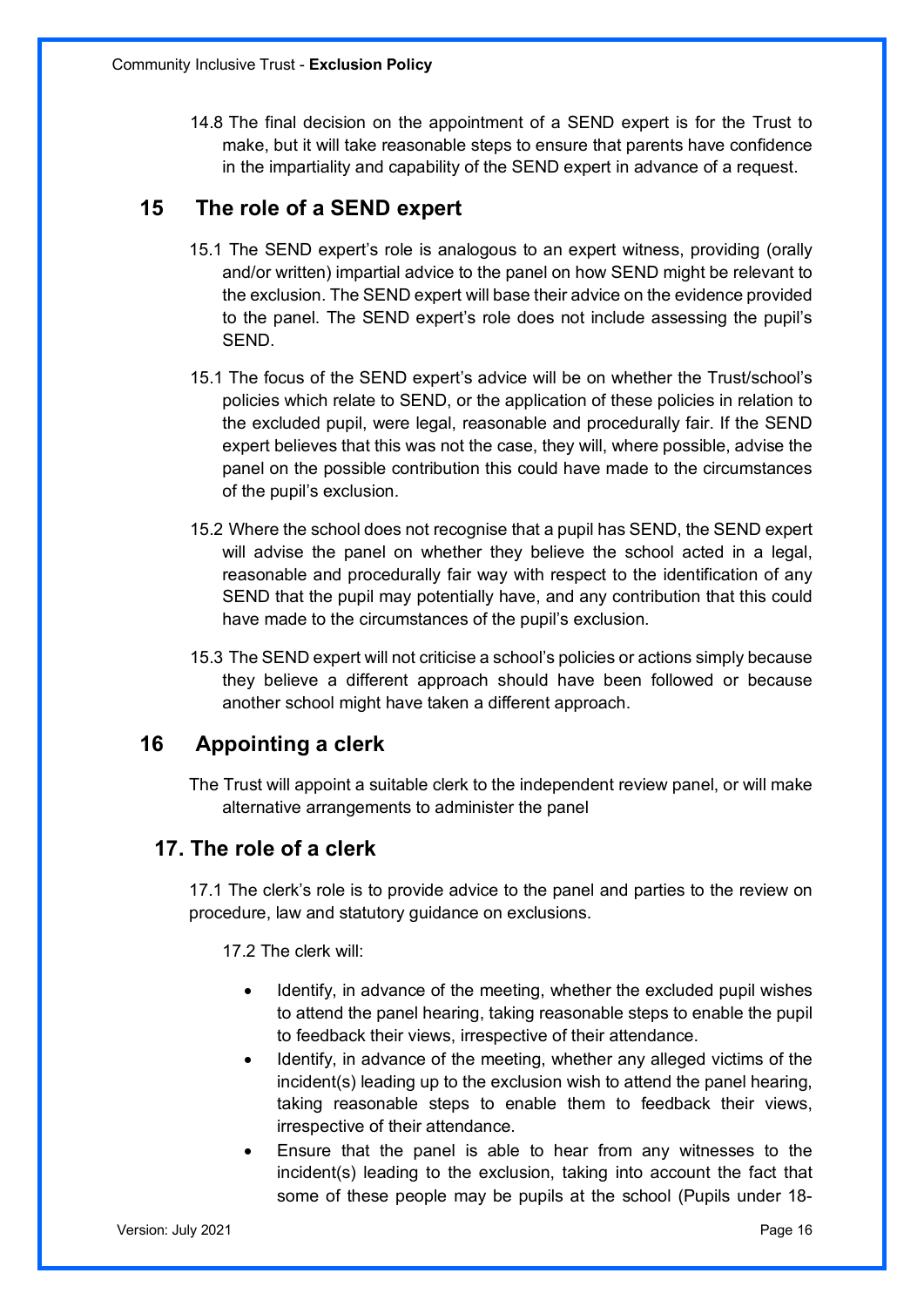years-old will not be allowed to appear in person without parental consent).

- Ensure that all parties are:
	- Provided with copies of relevant papers at least five school days before the review, notifying the panel if any requested documents have not been provided in case the panel wishes to adjourn until a later date.
	- Informed about who is attending the meeting, and what their roles are.
	- Inform the parents, headteacher and LSB that they are entitled to: make oral and written representations to the panel, attend the hearing and be represented.
- Attend the review and ensure that minutes are produced in accordance with instructions from the independent review panel.

17.3 Where a clerk is not appointed, the Trust will undertake the functions outlined above as the role of the clerk.

## **18 The duties of independent review panel members in the conduct of a review panel**

18.1 The role of the panel is to review the LSB's decision not to reinstate a permanently excluded pupil. In reviewing the decision, the panel will consider the interests and circumstances of the excluded pupil, including the circumstances in which the pupil was excluded, and have regard to the interests of other pupils and people working at the school.

18.2 The panel will apply the civil standard of proof, rather than the criminal standard of 'beyond reasonable doubt'.

18.3 Following the review, the panel will do one of the following:

- 18.4 Uphold the decision.
- 18.5 Recommend that the governing board reconsiders reinstatement.

18.6 Quash the decision and direct that the LSB reconsiders reinstatement.

18.7 The panel's decision does not have to be unanimous and can be decided by a majority vote. It is binding on the pupil, parents, the LSB, headteacher and the LA.

#### **19 Reconsidering reinstatement following a review**

19.1 Where the independent review panel instructs the LSB to reconsider their decision not to reinstate a pupil, they will do so within 10 school days of being given notice of the review panel's decision.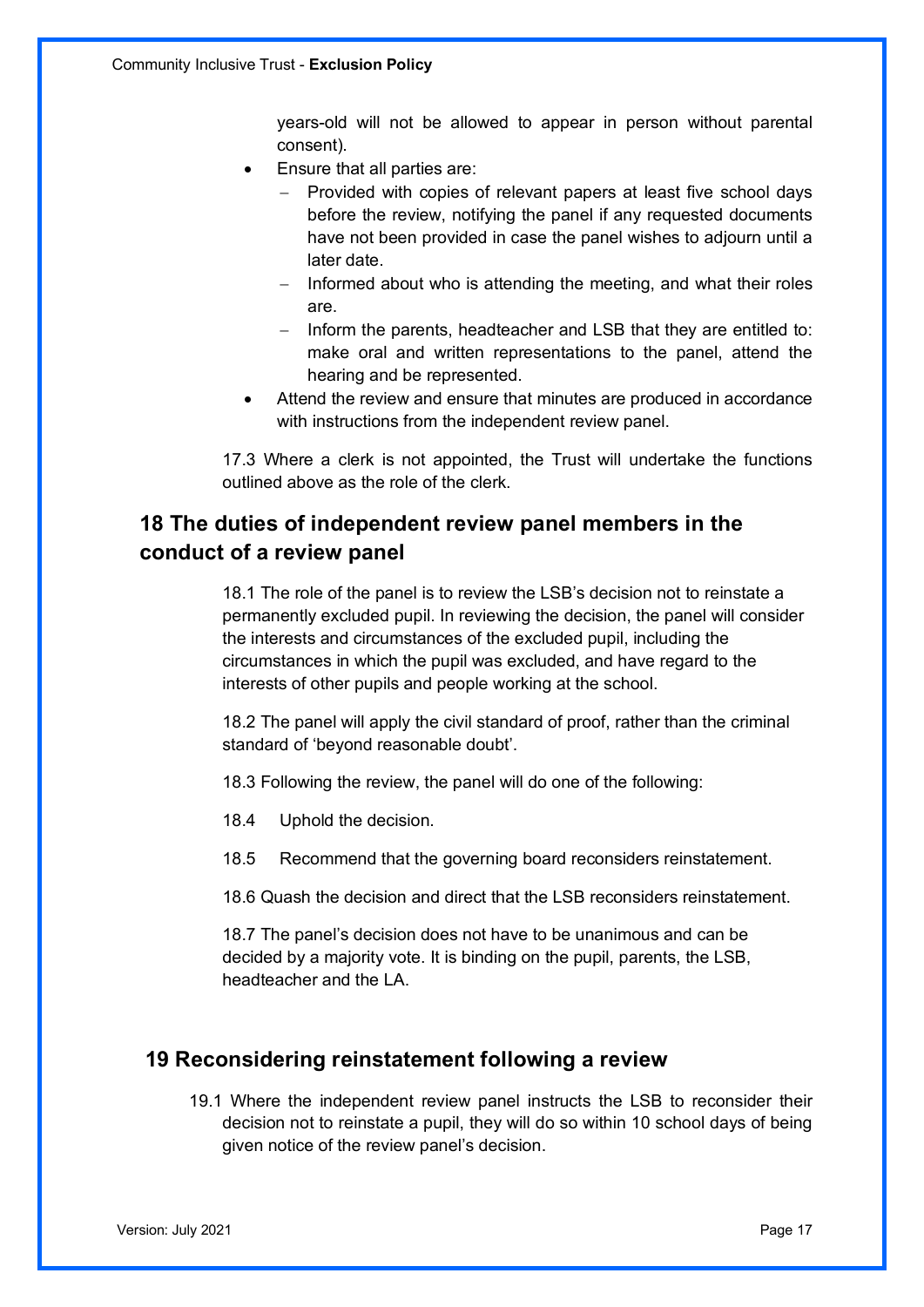19.2 The school is aware that if, following an instruction to reconsider, the LSB does not offer to reinstate the pupil, then the school will be required to make a payment directly to the LA area in which the school is located.

19.3 If, following reconsideration, the LSB offers to reinstate the pupil but the parents decline, no adjustment will be made to the school's budget.

19.4 Following reconsideration, the LSB will notify the parents, the headteacher and the LA of their reconsidered decision and the reasons for this.

#### **18 Criminal investigations**

20.1 The headteacher will not postpone taking a decision to exclude a pupil due to a police investigation being underway, or any criminal proceedings that are in place.

20.2 The headteacher will give particular consideration when deciding to exclude a pupil where evidence is limited by a police investigation, to ensure that any decision made is fair and reasonable.

20.3 If the LSB is required to consider the headteacher's decision in these circumstances, they will not postpone the meeting and will make a decision based on the evidence available.

#### **21 Training requirements**

21.1 The Trust will ensure that all independent review panel members and clerks have received training within the two years prior to the date of the review.

21.2 Training will cover:

- The requirements of the legislation, regulations and statutory guidance governing exclusions.
- The need for the panel to observe procedural fairness and the rules of natural justice.
- The role of the chair of a review panel.
- The role of the clerk to a review panel.
- The duties of headteachers, governing boards and the panel under the Equality Act 2010.
- The effect of section 6 of the Human Rights Act 1998 and the need to act in a manner compatible with human rights protected by that Act.
- 21.3 Clerks will also have an up-to-date understanding on developments in case law which are relevant to exclusion.

#### **22 Monitoring and review**

22.1 This policy will be reviewed annually by the Trust Board.

22.2 All members of staff are required to familiarise themselves with this policy as part of their induction programme.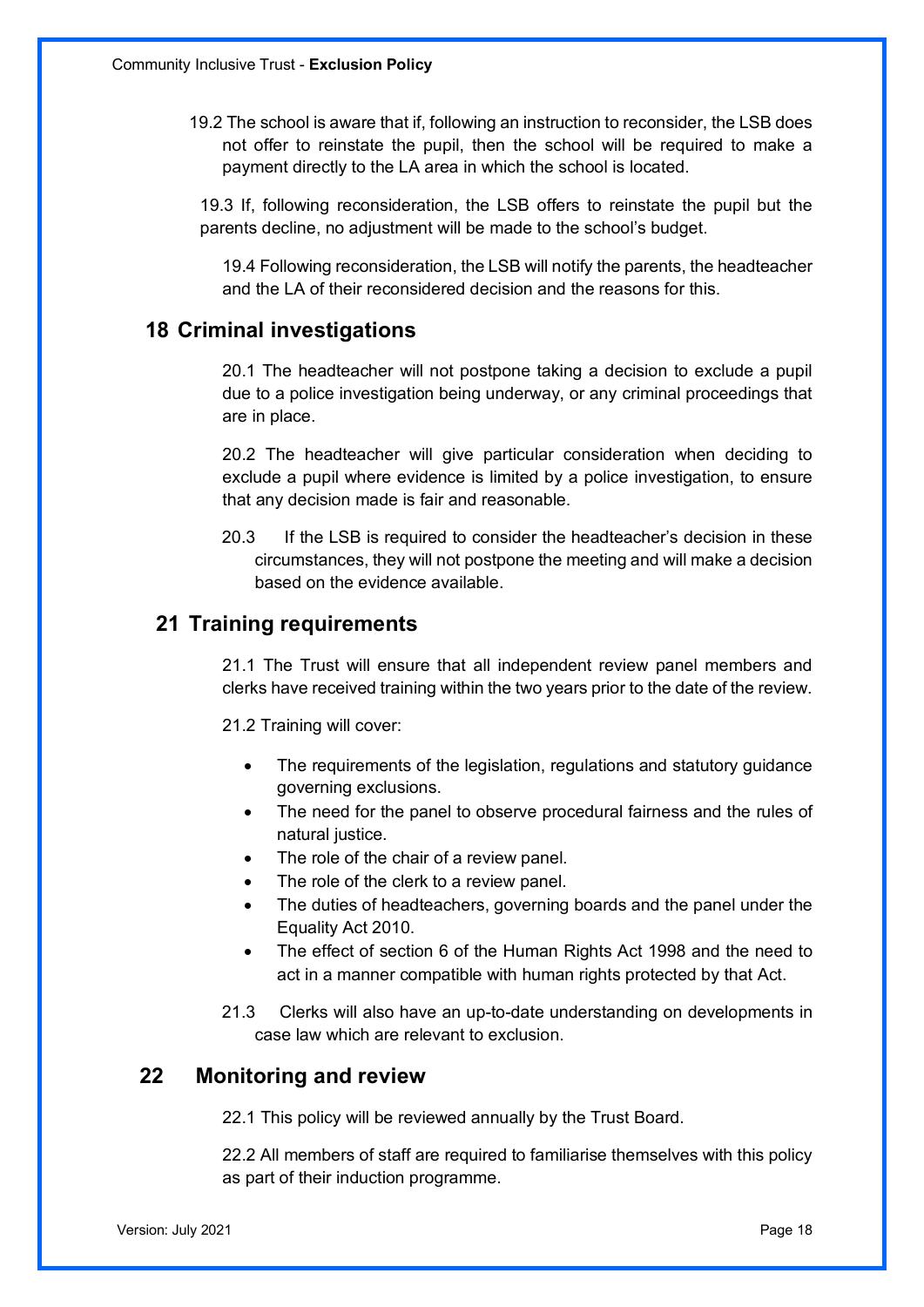**Appendix: Reviewing the Headteacher's Exclusion Decision**